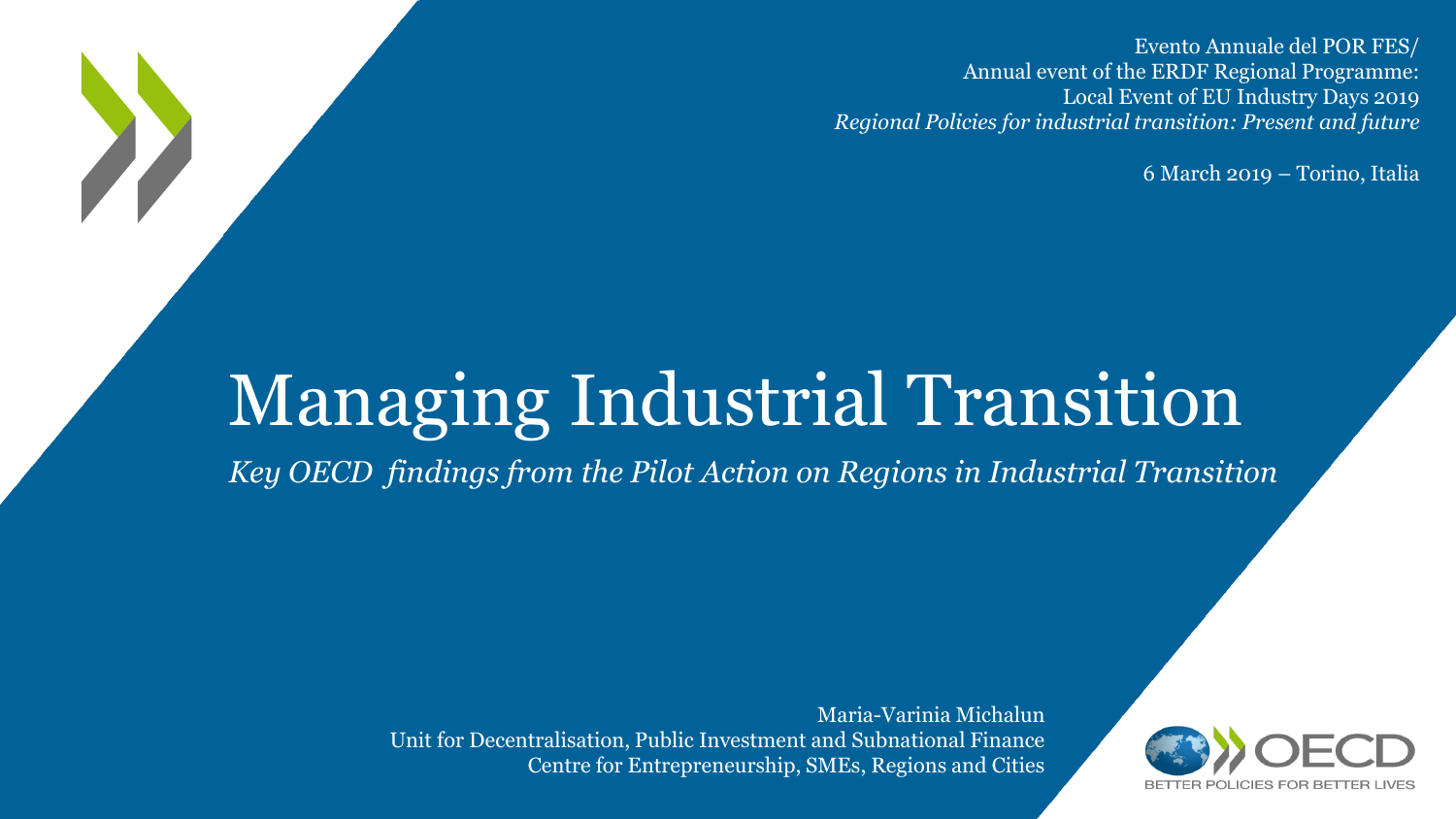

• Regions in industrial transition: **insights**

• Regions in industrial transition: **policy approaches** 

• Additional insights to **conclude**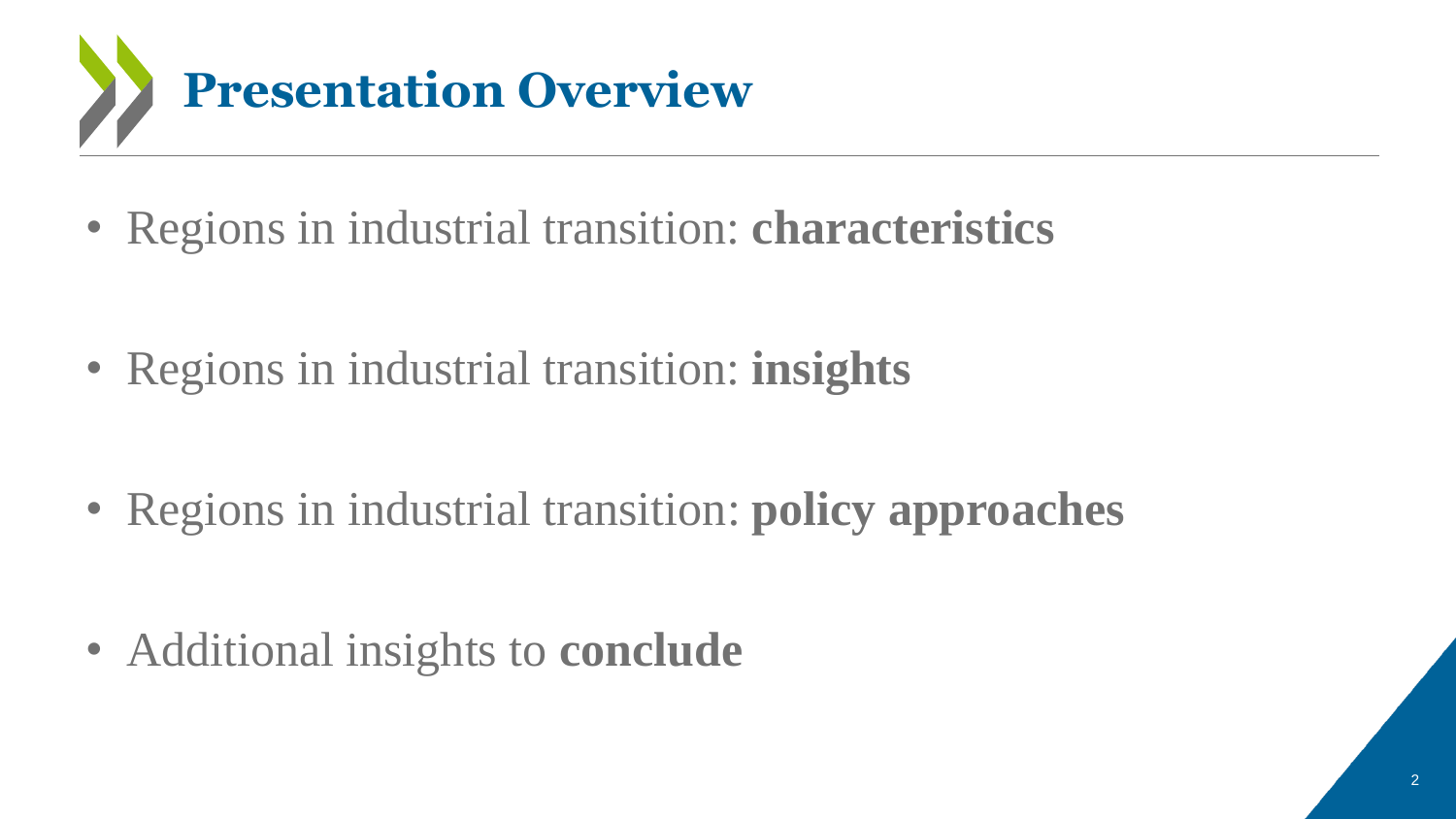Regions in industrial transition **tend** to have **lower than average per capita GDP** as a percentage of national average



**GDP per capita in Piemonte as % in national and EU-28 average**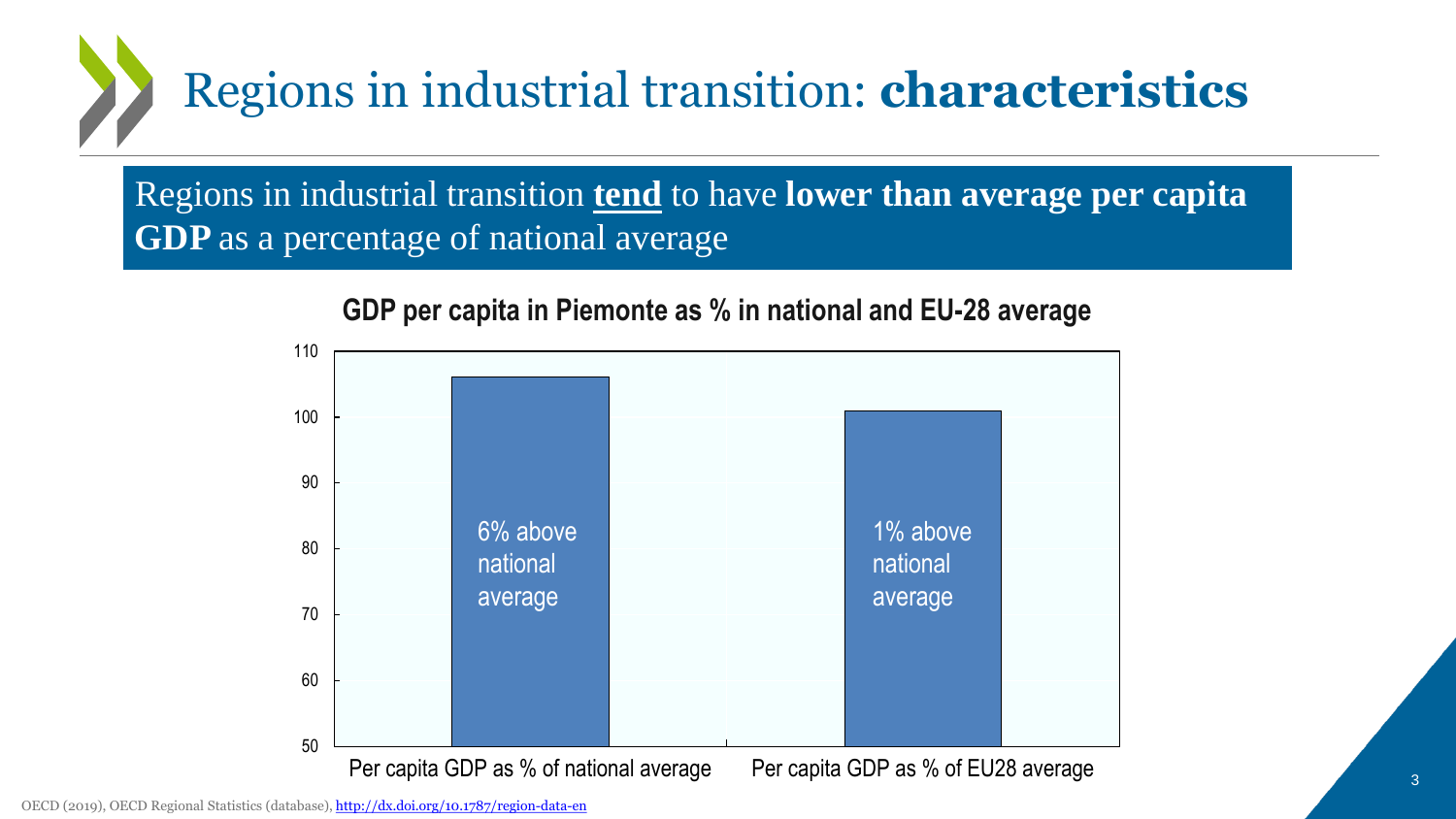

### They also **tend** to have **average annual GDP growth of 1% or less**, since 2001



#### **Average annual growth 2000-16, %**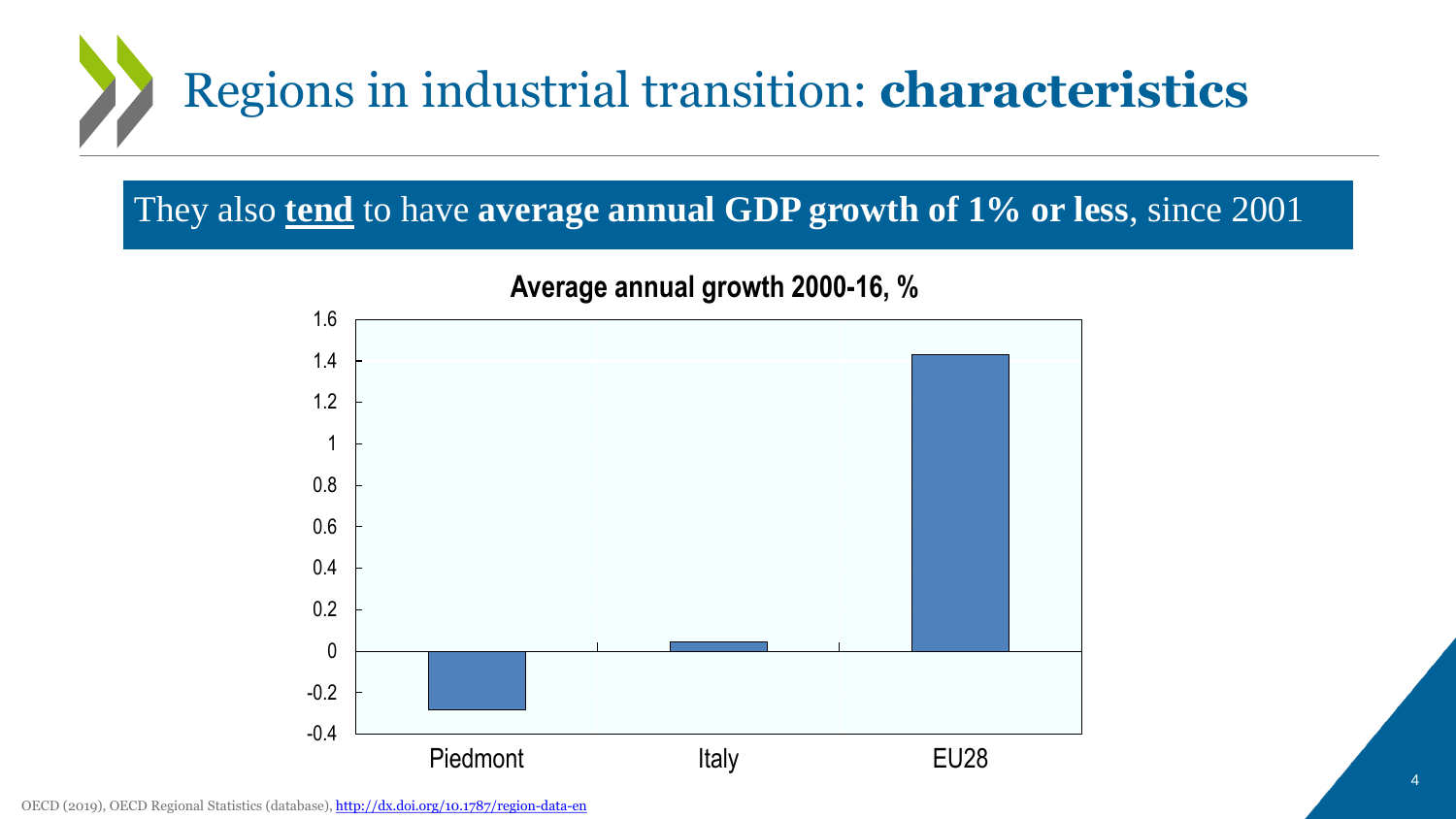

And **tend** to have **lower than national (or EU) average** percentage of population with **tertiary education**

**Average percentage of population with tertiary education, 2000 and 2017**

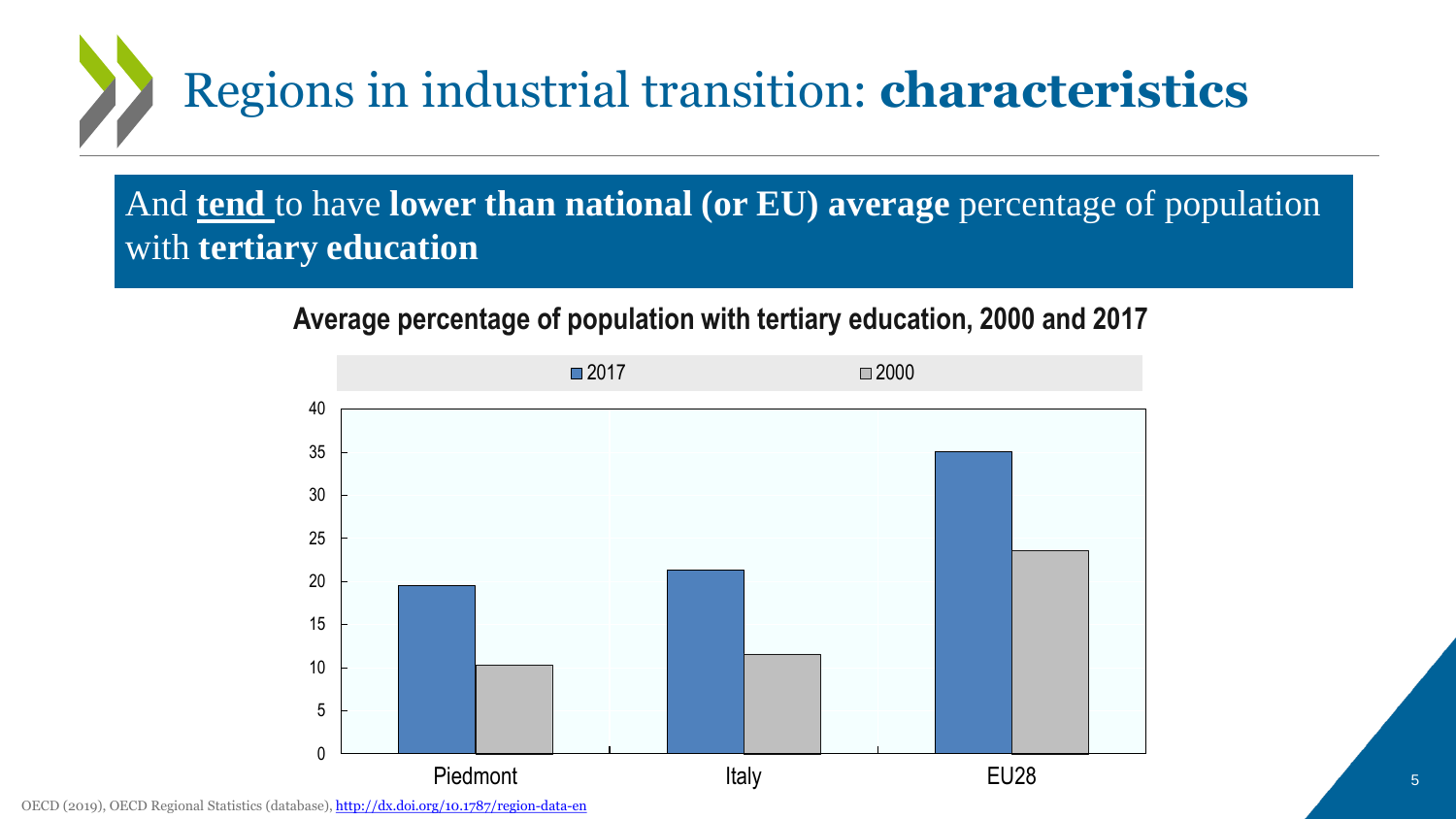### **Tend** to have **increasing unemployment rates** since 2007, sometimes significant

#### **Unemployment rates since from 2000-2017, %**

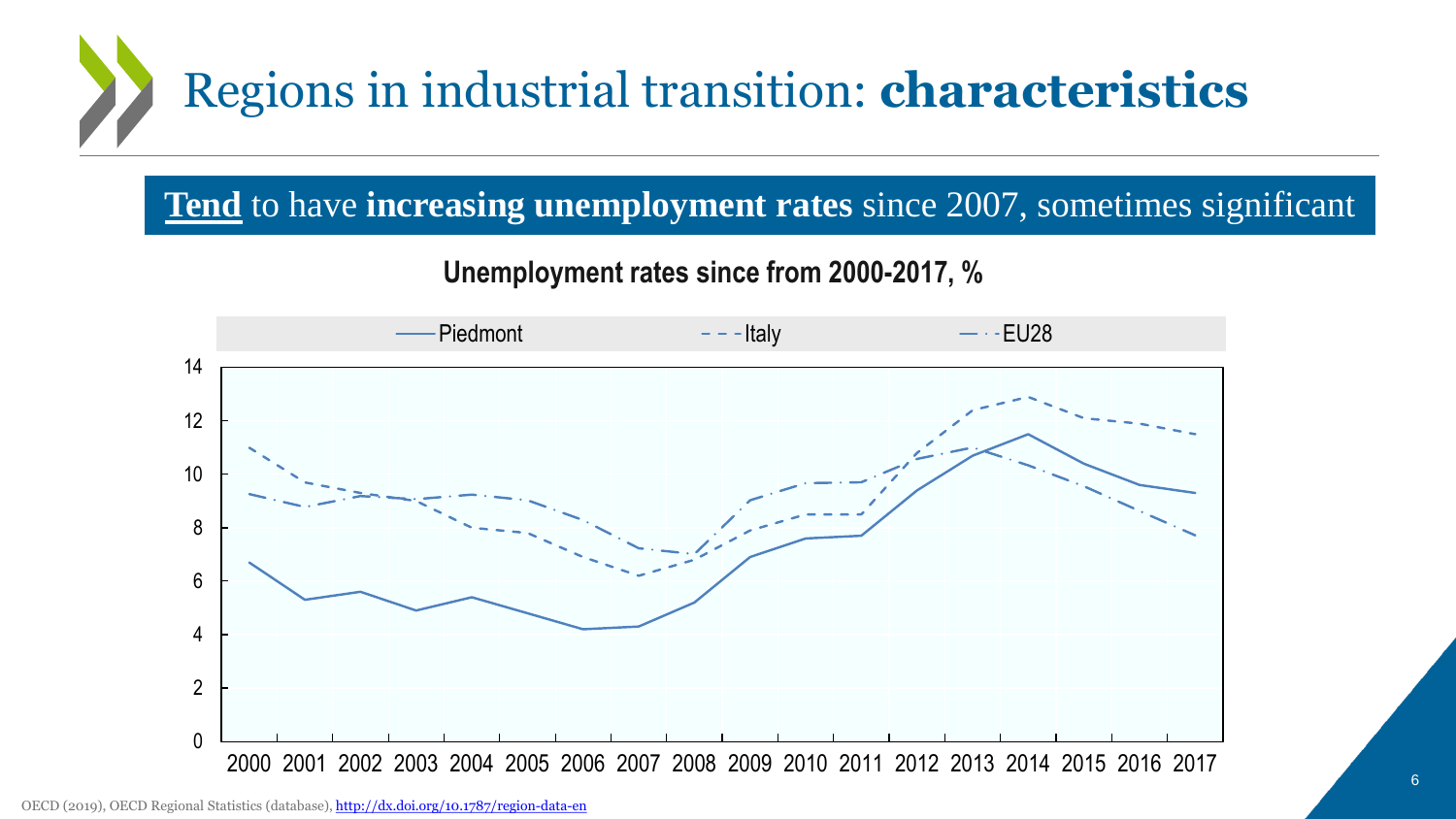**Tend** to have l**ower** than national average **life expectancy** (or lower than EU average)

**Average life expectancy (age) in 2000 and 2016**

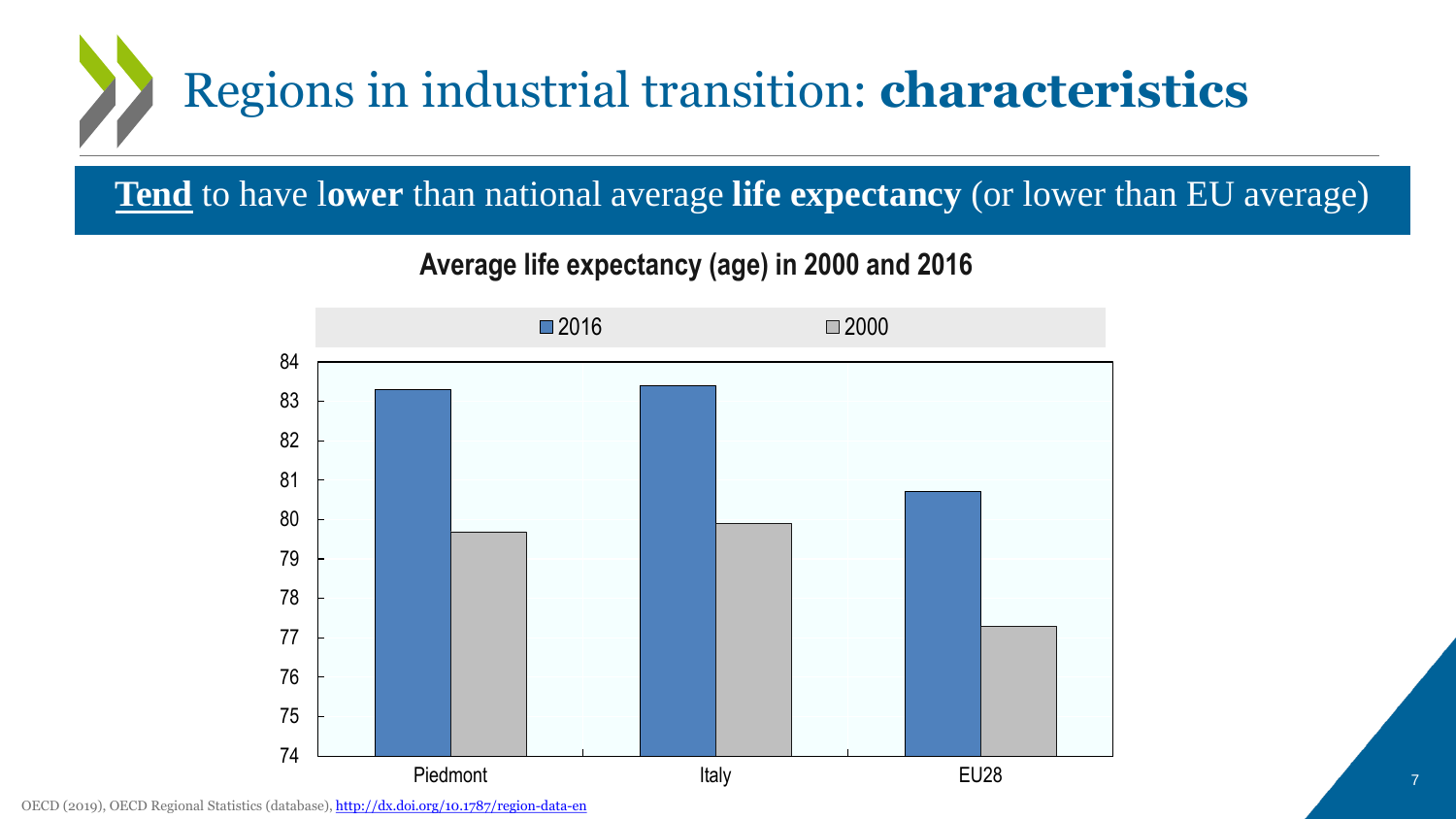**Tend** to perform in the middle to bottom half of OECD Regional Well-being indicators

#### **Ranking of regions in OECD regional well-being indicators (1-402)**

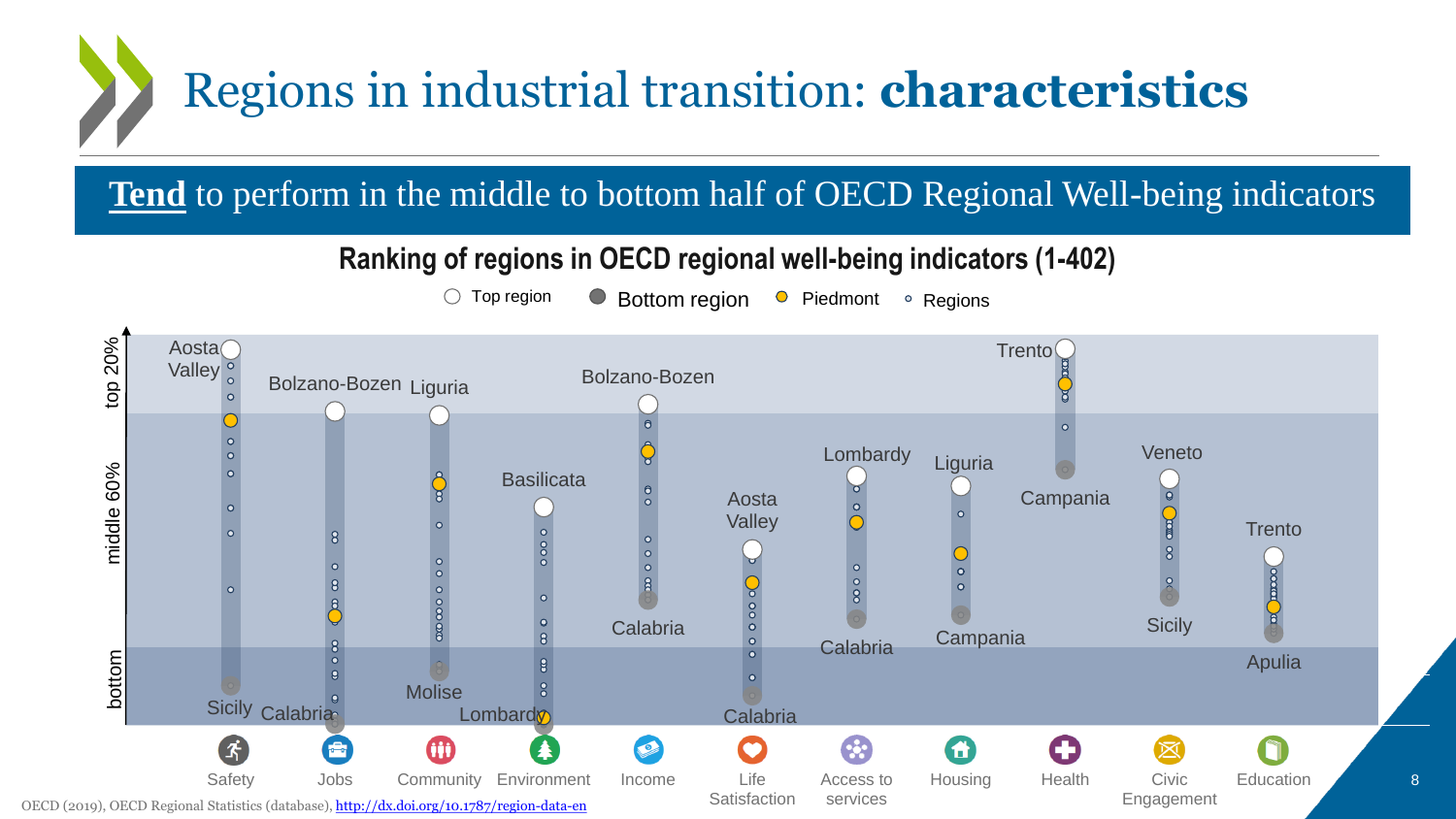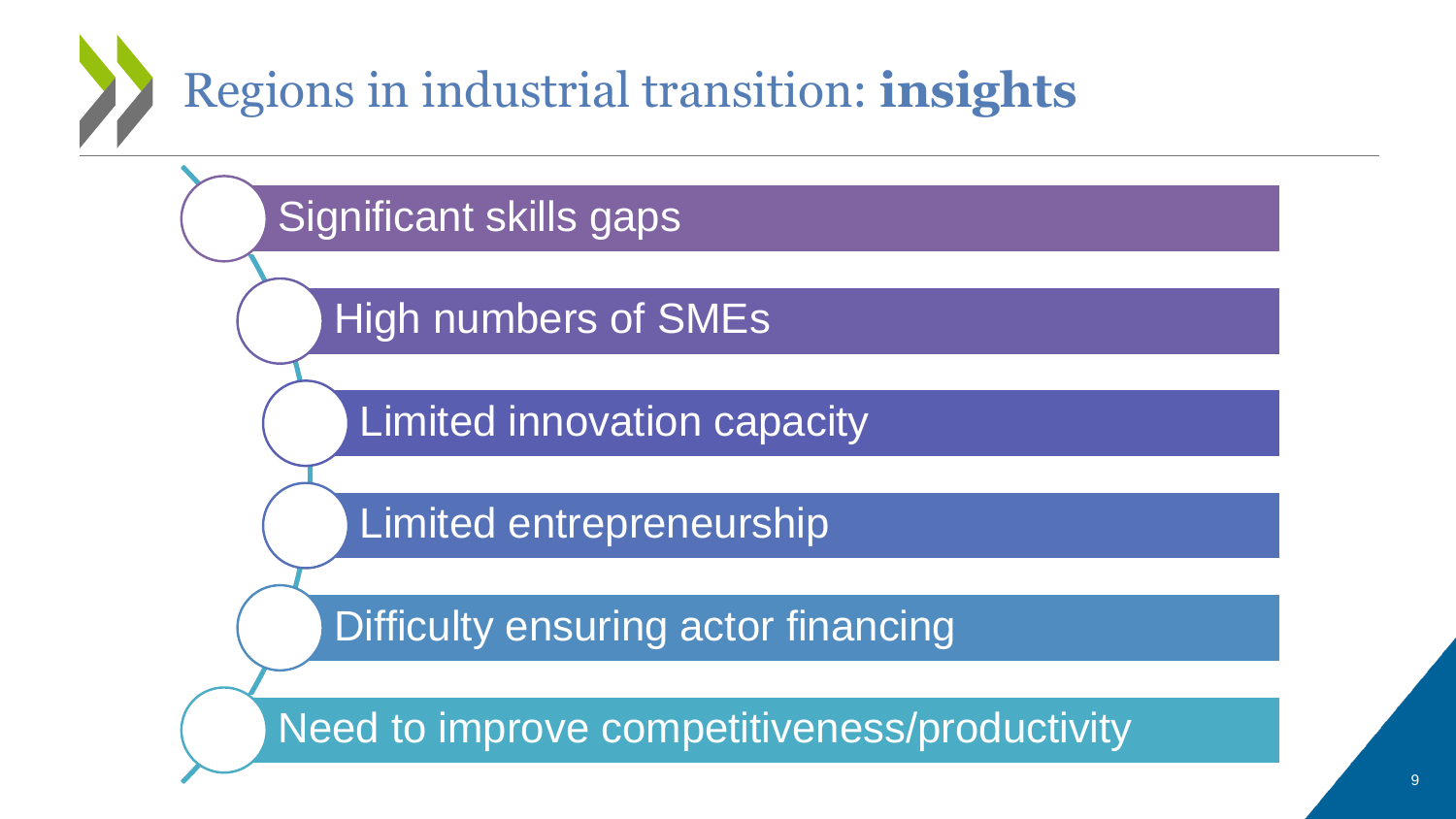# Regions in industrial transition: **policy approaches**

#### **Skills and Jobs**

- Support labour force **supply**  and stimulate labour force **demand**
- Strengthen **active labour market** policies
- Promote an **integrated policy approach** to regional development (skills, SMEs, innovation, employment…)

#### **Broaden Innovation**

- Broaden the **innovation dialogue**: definitions, actors, **locations** 
	- Ensure an **even distribution**  of innovation across territories and firm type (large/small)

#### **Balancing Climate Neutral Trade-offs**

- Support **existing** low carbon initiatives and **encourage new**  ones
- Ensure a smooth and just transition: **support those most at risk/stand most to lose**

#### **Make the most of entrepreneurs**

- Build an **enabling environment**
- Support **skil**l building
- Help make **financing** easy

#### **Growth + Equity**

- Address territorial and labour market **disparities**
- "Mainstream" **inclusiveness** into policy sectors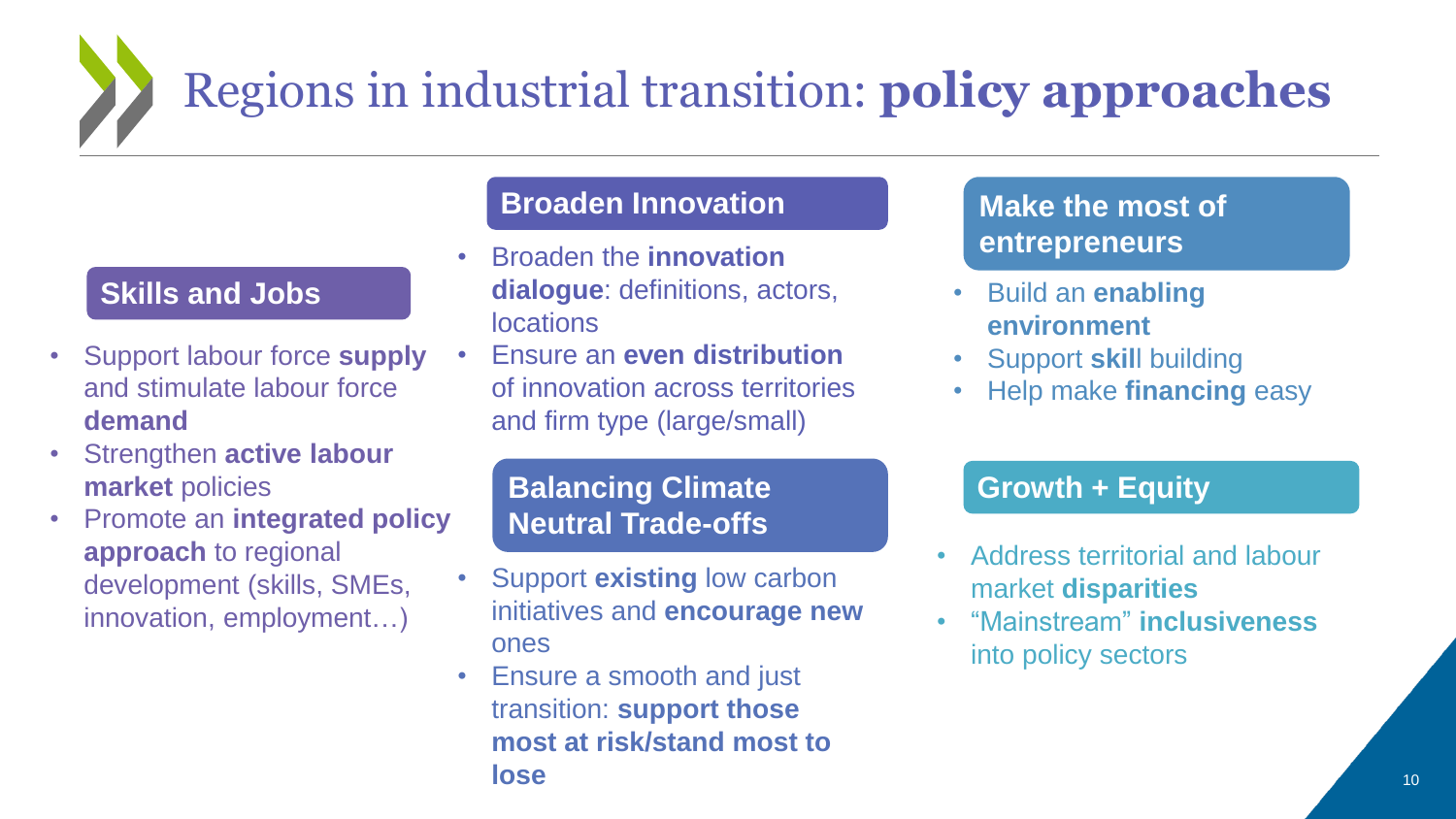

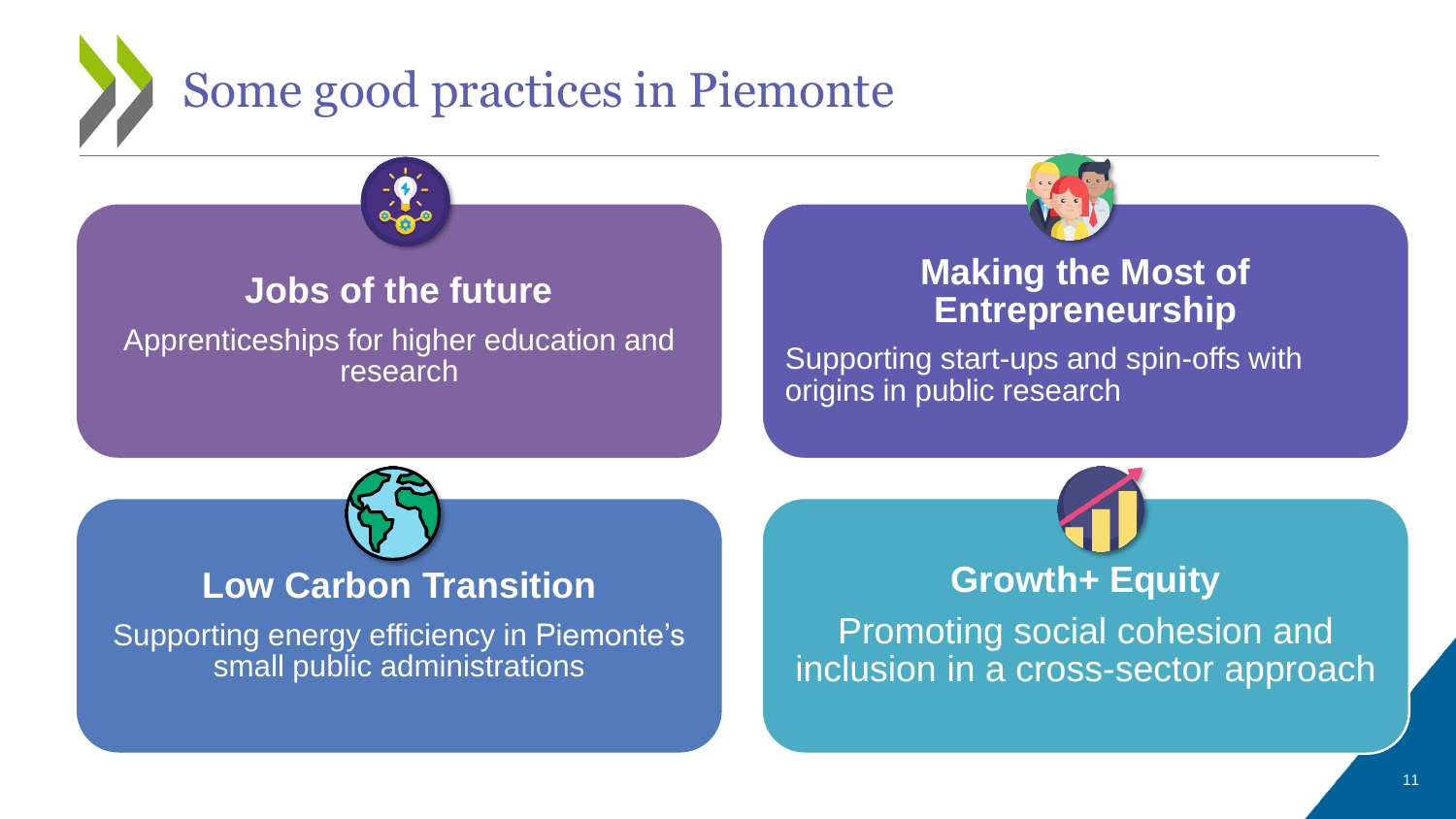

## **Strong regional & place-based dimension**

- Ample role for regional level intervention
- Capitalising on agglomeration economies
- Ensuring attractive place to live and work

### **Multi-level governance challenges**

- **Leadership**
- Critical mass
- Balancing the short and long term
- Coordination: integrated, cross-sector, multistakeholder approach

# **Remembering the "intangibles"**

- Cultural attitudes
- Speed and time

- Stakeholder engagement and contribution ("codesign/production/delivery")
- Building and sustaining an enabling environment
- Balancing what regional governments can and cannot influence
- Performance measurement monitoring, evaluation and indicator systems